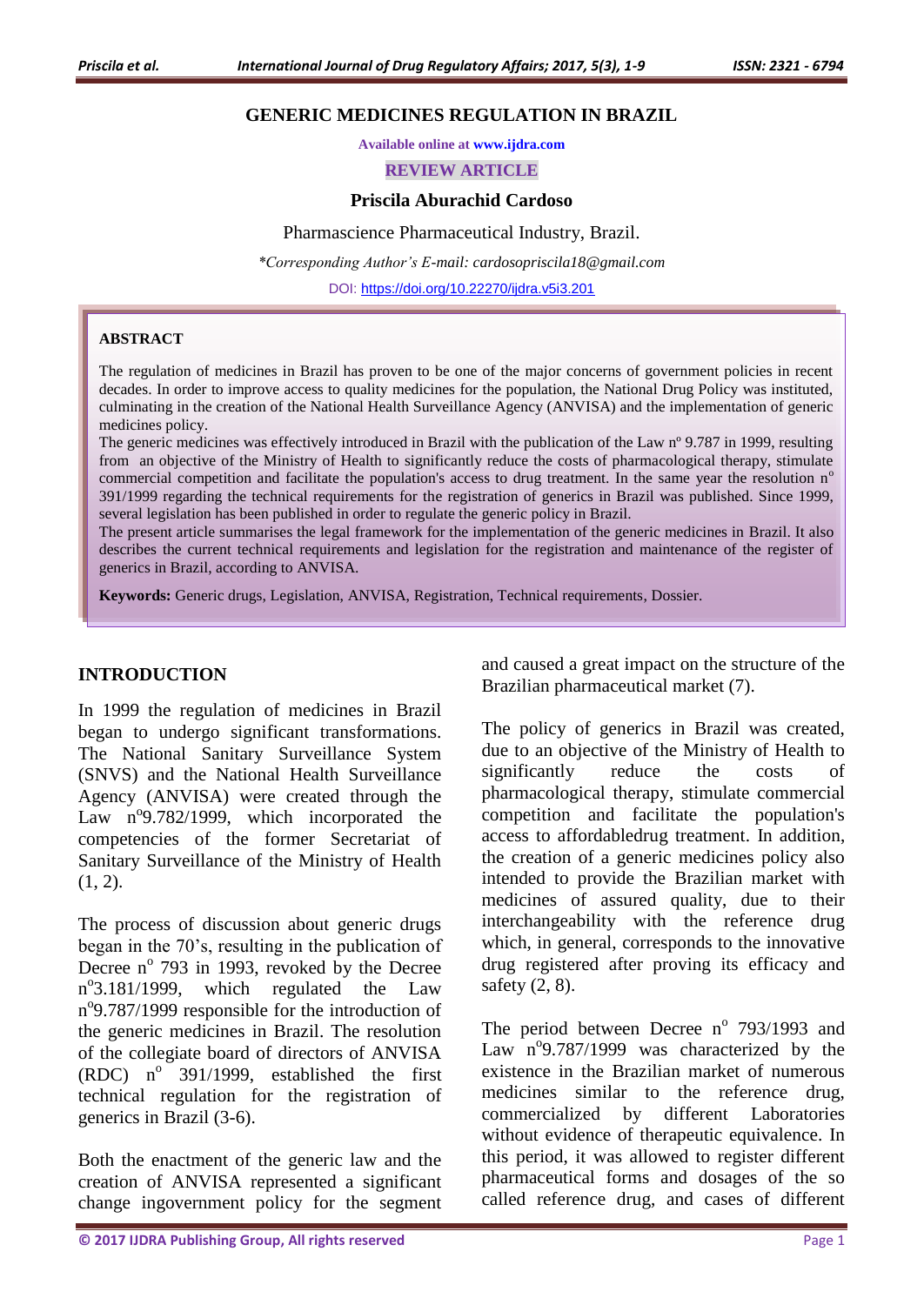formulationsoccurred, resulting in registration of many drugs thatdiffered from the reference drug in relation to the base, salt or ester of the drug  $(3, 5, 9)$ .

The technical regulation of the Law of Generics through RDC  $n^{\circ}$ 391/1999 introduced concepts never before used to register a drug in Brazil: pharmaceutical equivalence (proven by in vitro tests) and Bioequivalence (proven by in vivo assays). Thus, the Law of Generics established a new standard for the development and registration of medicines in the country (6, 8, 9).

In the year 2000, the first registrations of generic medicines occurred. In that year, 182 generic drug registries were granted and actions were taken to implement the production of these drugs in Brazil. From the year 2000 to March 2017, 4831 generic drugs were registered in Brazil. Of these, 1018 records were canceled, leaving 3813 generic medicines with valid records (10).

# **GENERIC MEDICINE – GENERAL CONCEPTS**

According to Law  $n^{\circ}$  9.787/99, the generic implies a pharmaceutical drug similar to a **reference or innovative medicine**, intended to be **interchangeable**and usually produced after the expiration of the patent protection or other exclusive rights of the innovative drug.It is equivalent to a reference product in dosage, strength, route of administration, quality, performance and intended use. The generic must have proven its **effectiveness, safety and quality** and it is designated by the Common Brazilian Denomination - **DCB** or, in its absence, by the International Common Denomination (**INN**), being marketed under its chemical name without advertising"(5, 11).

The innovative drug, is the first product registered and holder of the patent usually indicated as reference medicine, except in cases where there is no availability in the local trade. In this case, ANVISA indicates as reference another product with guaranteed effectiveness. The reference product is conceptualized as an innovative product registered in the federal agency and commercialized in the country, whose bioavailability was determined during

product development and the effectiveness, safety and quality were scientifically proven, on occasion of the registrationof the medicine (5, 11).

The generic is usually produced after the expiration or waiver of a patent protection, but it is worth mentioning the possibility of generic production even during patent protection through compulsory licensing, which guarantees the supply of essential products to the market in extreme cases(12, 13).

An interchangeable pharmaceutical product is understood to be the therapeutic equivalent of a reference medicine, having essentially the same efficacy effects and the same potential for adverse effects. Thus, interchangeability is the safe replacement of the reference drug by its generic, which is ensured by therapeutic equivalence, pharmaceutical equivalence and bioequivalence tests (4, 5).

The pharmaceutical equivalence doesn't necessarily result in therapeutic equivalence, since differences in excipients and/or in the manufacturing process may lead to differences in product performance. In addition, they will be bioequivalent if they are pharmaceutically equivalent and if their bioavailabilities are similar to such a degree that their effects are essentially the same when studied under the same experimental design (11, 14, 15).

# **GENERIC MEDICINES IN BRAZIL**

# **Legal Framework**

Legally, the implementation of generics in the Brazil has gone through fundamental milestones:

- Decree nº 793/1993: It disposed of the obligatory use of the generic name (DCB) of the active ingredient in the packaging of the medicines besides the commercial name or the registered trademark (3);

- Law nº 9.279/1996: Regulation of rights and obligations relative to the industrial property. The country has created a favorable environment for the development of a regulatory policy based on internationally recognized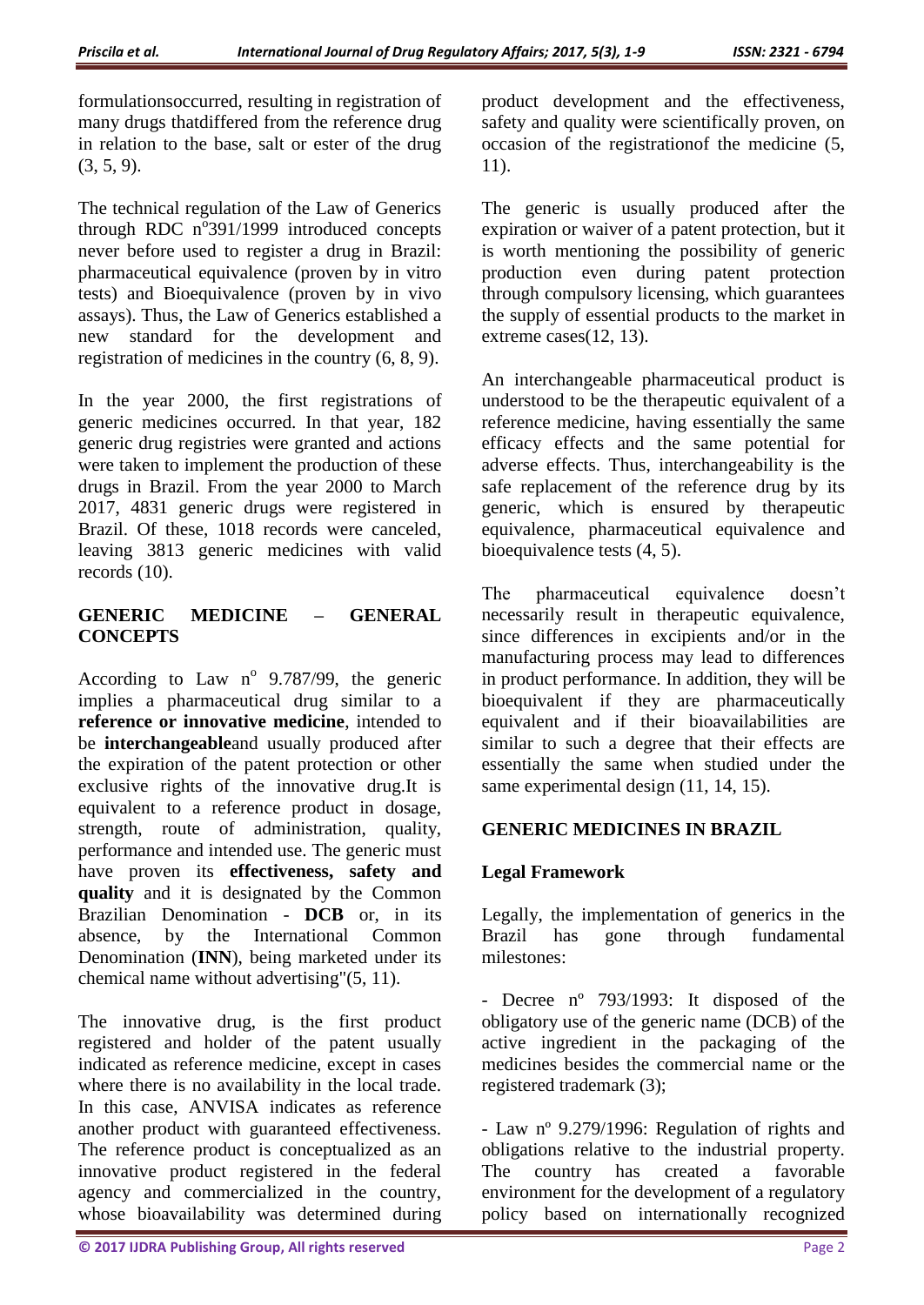scientific and technical criteria for generic medicines (12);

- Ordinance nº 3.916/1998: Institution of the National Medicines Policy (PNM), whose purpose was "to guarantee the need for safety, efficacy and quality of medicines, promotion of their rational use and access of the population to those considered essential." The generic drug was inserted in the National Medicines Policy, through Guidelines of the Rational Use of Medicines (16);

- Law nº 9787/1999: Established the legal basis for the implementation of generic medicines in Brazil, in order to guarantee the principles of safety, efficacy, quality and interchangeability. Numerous actions were taken by the Ministry of Health and ANVISA to meet this guideline of Rational Use of Medication and to increase the population's access to effective, safe and quality medicines at reduced prices (5, 8, 9).

With the Generics Act, the Law  $n^{\circ}6.360/1976$ was amended and the legal basis for the establishment of the generic drug in Brazil was created, determining a 90-day deadline for ANVISA to regulate the technical criteria for its registration. Forcing the Agency to create a technical group of Brazilian specialists in the areas of Pharmaceutical, Quality Control and Pharmacology, with the objective of elaborating the technical regulation for the registration of generic medicines. Subsequently, technical regulations were developed in the form of resolutions, which corresponded to an important process for the evolution of generic medicines in the country  $(5, 17)$ .

# **Technical regulations**

The technical regulation of Law  $n^{\circ}$  9.787 occurred through RDC  $n^{\circ}$  391/99, which established the requirements for the registration of generic medicines in Brazil, based on the standards adopted by countries such as USA, Canada and the European Community (8).

RDC  $n^{\circ}$  391/99 presented conditions and criteria for registration and quality control of generic drugs, bioavailability tests of drugs in general, bioequivalence tests of generic drugs, prescription of generic drugs. There were also

several technical guides in attachment to the resolution. These guidelines included: criteria for carrying out a stability study, description of protocol and technical reports of relative bioavailability/bioequivalence studies, validation of analytical methods, and model of pharmaceutical equivalence studies and exemption of bioequivalence studies. The first list of reference medicines was also incorporated in this Resolution (6).

Approximately one year after this resolution was introduced, there appeared to be the need for a revision, and on January 2, 2001, the RDC n<sup>o</sup> 10 was published. It maintained the same pattern adopted by RDC 391, but with more detail. Also a new concept was introduced regarding the conditions and criteria for registration and quality control. This legislation was subdivided into: Part 1 - pre-submission, Part 2 - submission and Part 3 - post-registration (18).

 $RDCn^{\circ}10/2001$ was revoked by RDC n°84/2002, which adopted a different format in relation to the previous legislation, being subdivided into: measures prior to registration, registration, and post-registration. It included the list of drugs not accepted as generic and excluded the technical guides previously listed as an attachment to the technical resolution. The technical guides were published as individual documents (19).

RDC nº 84/2002 was revoked by the RDC n°135/2003, which followed the same format as the previous legislation, but containing further details regarding the technical requirements for registration of generic drugs. Information was included regarding the possibility of presenting results of stability studies of the highest concentration formulation for formulations with three or more different concentrations of the same drug; long-term stability studies for medicinal products with a shelf-life exceeding 24 months and the possibility of registration for coated tablets whose reference medicinal product was a single tablet or vice versa. (20).

RDC  $n^{\circ}$ 16 of 2007 revoked RDC  $n^{\circ}$ 135/2003.One of its inclusions was the permission for oral contraceptives and oral endogenous hormones to be registered as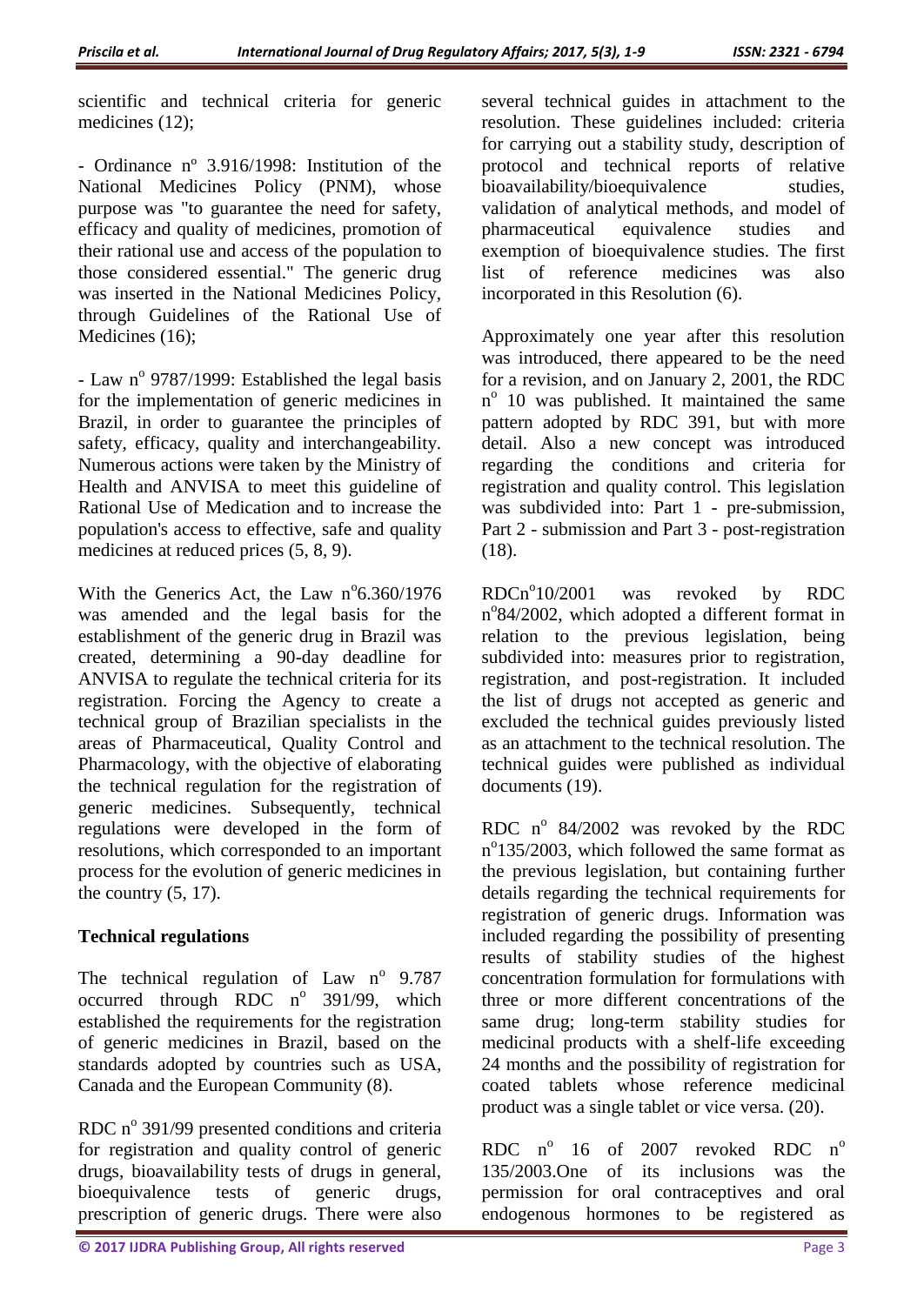generic drug. In addition, antiemetic, antithermic, antipyretic, topical antibacterial, antihemorrhoidal and topical nasal decongestant were added to the list of drugs that could not be accepted as generic. There have also been modifications and updates to the required documentation for the registration of the generic drugs (21).

RDCn°60 was published on 13thof October, 2014. The new law harmonized and updated the requirements and documentation needed for the registration of new, generic and similar drug categories into a single Resolution, replacing the former RDCs 136/2003, 16/2007 and 17/2007 respectively. Resolution 60/2014, became valid on January 11 of 2015, and it is the currently legislation used to register and renew the registration of pharmaceutical drugs with synthetic and semi-synthetic active ingredients, classified as new, generic, and similar in Brazil (21).

This resolution also updated and restructured the technical reporting requirements according to the Common Technical Document (CTD) of the International Conference on Harmonization of Technical Requirements for Registration of Pharmaceuticals for Human Use (ICH). The restructuring of the dossier was carried out in order to harmonize the information submitted to regulatory authorities for the evaluation of quality, safety and efficacy related to drug registration (22).

# **Previous step to registration**

Since 2001, the registration of generic drugs has included a phase prior to registration, which means that the drug must first be developed to then be registered. According to the RDC 60/14 the first step is to identify the reference drug, for that the registrant should consult the list of reference medicines available on the ANVISA portal to check if there is a reference drug in the concentration and pharmaceutical form for the product to be registered. In the absence of a reference drug, a request for the selection of a reference drug must be send to ANVISA, in accordance with RDC 35/2012 (11, 23).

The second stage involves developing the product, producing pilot lots, validating the

production and its quality control. Subsequently, in vivo and in vitro tests should be performed in order to prove the pharmaceutical equivalence of the test drugs with the reference drug, using validated analytical and bioanalytical methods (11, 22).

Following the conclusion of the initial stages, a dossier for the drug should be prepared with all the technical and administrative information required by current legislation in order to request the registration of the drug by ANVISA.

# **Registration**

In order to register generic medicines in Brazil and, therefore, to obtain the right to commercialize those medicines in the country, it is necessary to present a complete dossier<br>including administrative and technical including administrative and documentation to ANVISA (11, 22).

The administrative documentation must include information such as the certificate of good manufacturing practices (CBPF) granted by ANVISA, while the technical dossier must include information related to production process, quality control and equivalence/bioequivalence tests (11, 24).

The Technical Dossier should include the following items:

- Active Pharmaceutical Ingredient:

The first item in the technical part of the Dossier disposes of the active pharmaceutical ingredient, in which the provisions of RDC  $n^{\circ}$  57/09, RDC  $n^{\circ}45/2012$  and RDC  $n^{\circ}166/17$  should be evaluated in addition to that required in RDC  $60/14$ . RDC  $n^{\circ}57/09$  stipulates which active pharmaceutical ingredient must be registered separately in ANVISA, RDC n°45/2012 details the stability study and RDC n°166/17on validation of analytical method. The main document submitted in this item corresponds to the complete and updated Drug Master File. (11, 25, 26-28).

Quality Control Report of the active pharmaceutical ingredient (API), excipients and packaging material:

Subsequently, information should be sent regarding the quality control of the active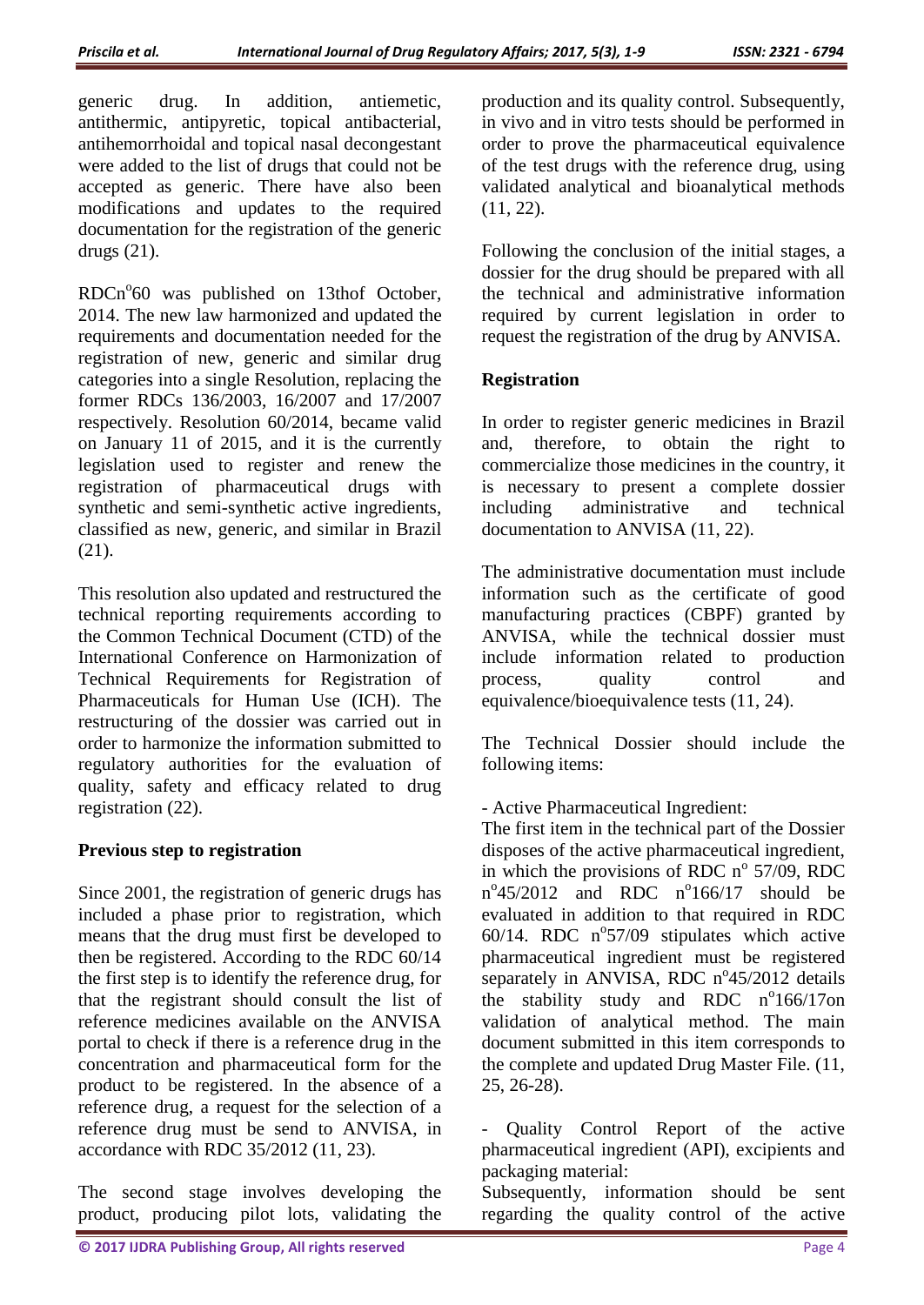pharmaceutical ingredient (API), excipients and packaging material, carried out by the manufacturer of the medicine. The origin of the excipients should be verified and justified as described in RDC  $n^{\circ}$  305/02 regarding the transmissible spongiform encephalopathy. Specifications and methods of analysis according to Brazilian pharmacopoeia, or pharmacopoeia recognized by ANVISA (RDC  $n^{\circ}$  37/09), should be adopted. If there is no pharmacopoeial monograph, the method should be developed internally (11, 29, 30).

Regarding the API,the development method must be totally validated and when the pharmacopoeial method has been used, it must be partially validated, according to RDC  $n^{\circ}$ 166/2017. The chosen analytical procedure must be justified in relation to the tests and specifications adopted, references used and divergences in relation to the analytical procedure used by the manufacturer of the API (11, 28).

- Technical report of the formulation:

For this item a technical report of the development of the formulation should be sent, informing the quantitative/qualitative composition of the medicine, justification about the inputs used, function of each component of the formula and compatibility between them. The report shall also include assessment of the compatibility between the primary packaging and the product, the development report of the dissolution method (RDC  $n^{\circ}31/2010$ ) and degradation profile study (RDC  $n^{\circ}53/15$ ) (11, 22, 31, 32).

- Dossier of Manufacture:

The main documents of the manufacturing dossier are batch production of the pilots (Normative instruction  $n^{\circ}$  2/2009) and the flowchart/production report containing the description of the production process. Bound to the manufacturing dossier, should be the process validation performed, including a summary of the critical stages of the process, challenge test and justification regarding the process control used. (11, 33).

- Quality Control Report of the Finished Product In this item, the quality control report of the finished product carried out by the manufacturer

of the medicine must be sent. The same assumptions used for the API regarding the RDC  $n^{\circ}$  37/09 and RDC  $n^{\circ}$  166/07 must be evaluated for the quality control report of the finished product. The finished product should be evaluated for the dissolution profile and degradation profile study made by the manufacturer of the medicine, the RDC  $n^{\circ}31/2010$  and RDC  $n^{\circ}$  53/15 respectively (11, 28, 30-32).

- Stability and Photostability Study

In order to create the stability and photostability study, it is necessary to evaluate the requirements stipulated by the Resolution n° 01/2005 and the guide of photostability published by ANVISA in 2005. For multi-dose packaging it is also necessary to send the in use stability study and for reconstituted pharmaceutical forms, it's necessary to send stability after reconstitution. (11, 34).

- Therapeutic equivalence (11, 25, 31, 35, 36). Therapeutic equivalence is composed by Pharmaceutical Equivalence (in vitro test) and Bioequivalence (in vivo test) (11, 25).

The equivalence study must be carried out according to RDC  $n^{\circ}31/2010$  which describes the realization of Pharmaceutical Equivalence test and Comparative Dissolution Profile Studies (11, 31).

In order to evaluate the possibility of exemption from the bioequivalence test, RDC n° 37/2011 must be evaluated, which contains the guide for exemption and replacement of relative bioavailability/bioequivalence studies. If the generic product is not bio-exempted, the bioequivalence test should be carried out according to Resolution n° 1170/2006, which contains the guide for relative bioavailability/bioequivalence test of medicines (11, 35, 36).

All Equivalence tests and Bioequivalence studies should be performed in laboratories of the Brazilian Network of Analytical Laboratories in Health (REBLAS) authorized by ANVISA. (11, 25).

- Packaging material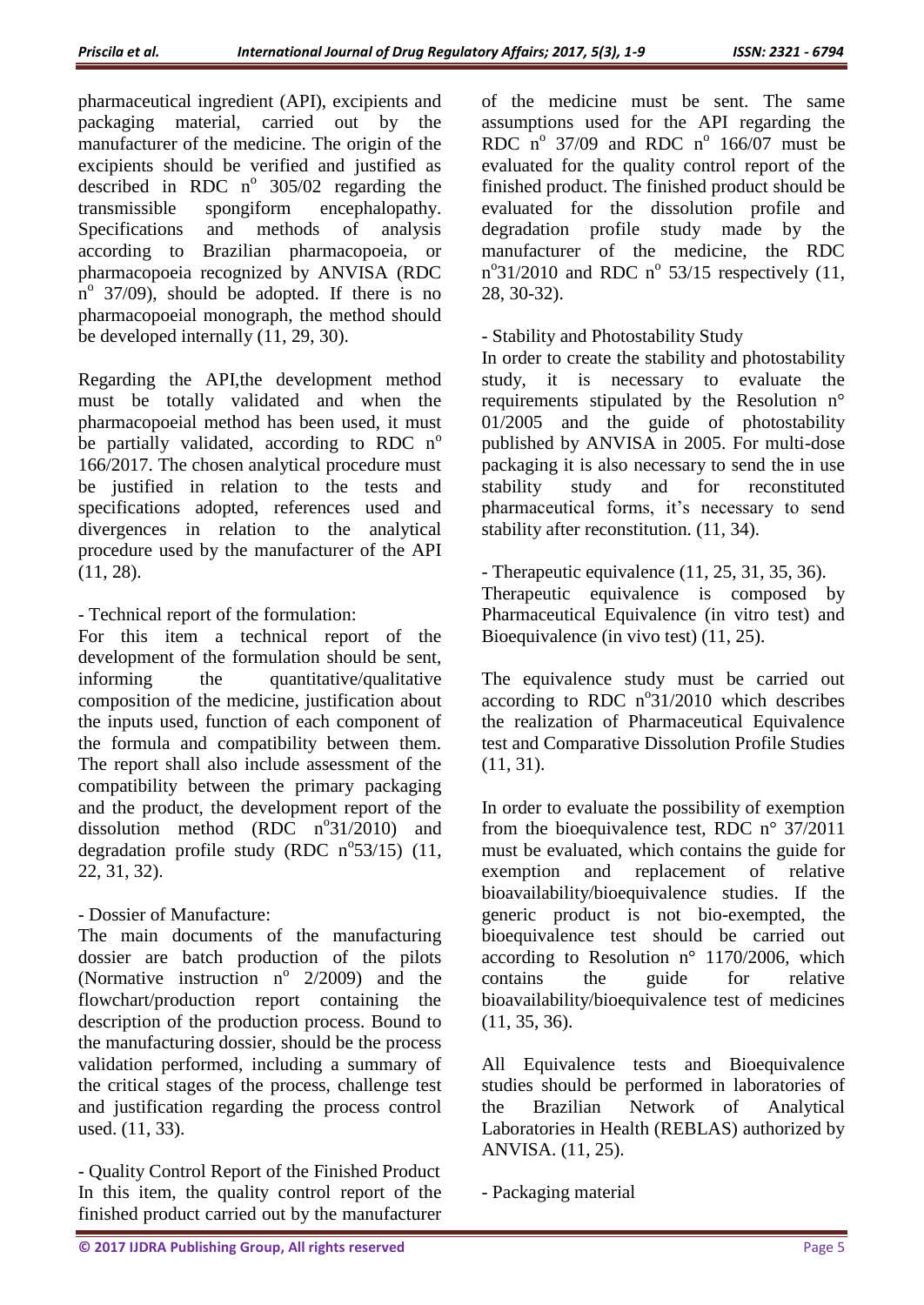Labeling shall follow the provisions of RDC n° 71/09 and the package leaflet shall follow the provisions of RDC n° 47/09 (11, 37, 38).

During the analysis of the dossier, the vast majority of generic registration processes are subject to technical requirements from ANVISA, in order to minimize the possible health risks in the manufacturing process of the drug. After the issuance of the technical requirements, the company has 120 days to present the necessary adjustments in the registration dossier. Once the fulfillment of the requirement is presented, the process follows its normal course of analysis, and it may be deferred or rejected after a technical analysis of the sector responsible for the registration. (8, 9, 39).

Upon completion of the technical review, the generic drug registration dossier is forwarded for publication in the Official Diary of The Union (DOU) with deferred or denied status. The companies whose cases were rejected can appeal against the decision in accordance with RDC  $n^{\circ}$  25/2008 (Brazil, 2008a). Registration is valid for five years, throughout the national territory of Brazil. The term is counted from the date of publication of the registration in DOU (11, 40, 41).

# **Post Registration and Renewal of Registration**

After the publication in DOU of the registration concession, the product is authorized to be marketed throughout the national territory. The registration of the generic medicine is valid for 5 years and must be renewed in the first half of the last year of the five-year period of validity of the registration. It is necessary that the marketed product correspond to the registered process, and any post-registration changes must be made according to the provisions of RDC  $n^{\circ}$  73/2016 (11, 42).

After registration of the drug, it is necessary to inform the market price of the drug to the Technical Chamber of Medicines in ANVISA (CMED). The CMED was created by Law n<sup>o</sup>10.742/2003, which aims to give an opinion on taxation and ensure the protection of the interests of consumers, establishing criteria for

fixing and adjusting prices of the pharmaceutical drugs (43).

In addition to RDC  $n^{\circ}60/14$ , specific technical documentation that must be followed to maintain the registration of a generic drug in Brazil. Among the most important, to mention are: RDC n°25/2007 that describes the outsourcing of the stages of production and quality control; RDC  $n^{\circ}4/2009$  covering pharmacovigilance; RDC n°55/2005, which deals with the collection of medicines and RDC nº96/2008, which regulates drug advertising  $(44-47)$ .

# **CONCLUSION**

The creation of ANVISA by Law 9,782/1999 and the establishment of generic medicines in Brazil through Law 9.787/1999 represented a new milestone for the country's health policy.

The institution of the generic policy was mainly aimed at reducing the costs of pharmacological therapy and facilitating the population's access to drug treatment by making available in the Brazilian market medicines of assured quality, in view of their interchangeability with the reference drug.

The Law of Generics introduced concepts never before used to register a drug in Brazil as: pharmaceutical equivalent and interchangeable drug. Requirements such as pharmaceutical equivalence and bioequivalence tests are now required to prove the safety and efficacy of certain drugs, setting a new standard for the development and registration of medicines.

Since the implantation of generics, continuous norms have been published and edited, either to establish new technical regulations or to equalize the demands that arise within society, aiming to establish adequate criteria and parameters to regulate generic medicines in Brazil.

Currently, the Brazilian legislation on generic drugs is very detailed and robust, having as guidelines regulations adopted by countries such as the United States, Canada and the European Community. It is possible to infer that the rules for registration and maintenance of the current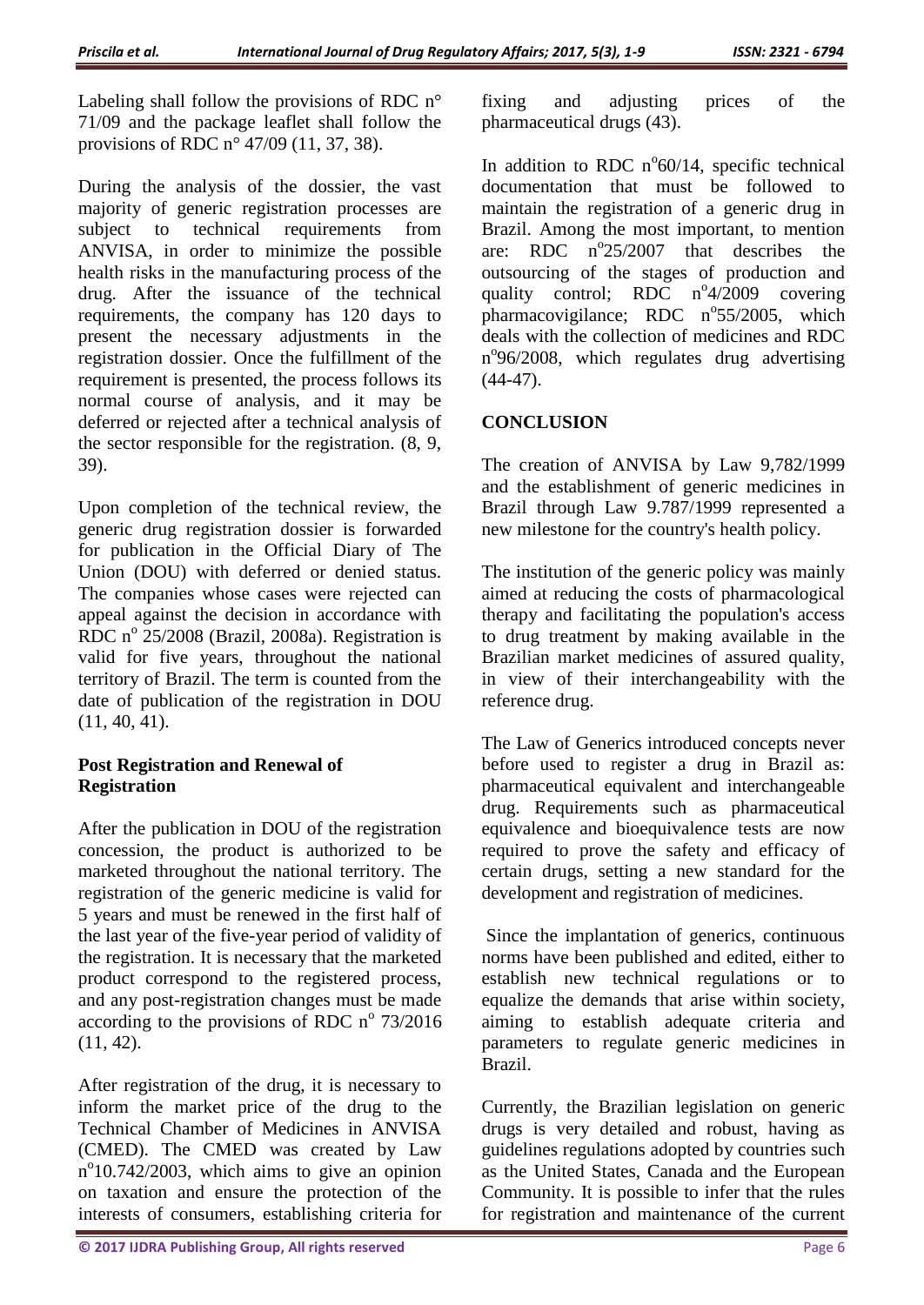registry of generic medicines in Brazil include necessary studies for the guarantee of safe, effective and quality of these medicines.

#### **DISCLAIMER**

The views and opinions expressed in this article are those of the author and do not reflect or represent the views of the company the author works for in any manner.

# **ACKNOWLEDGEMENT**

I take this opportunity to express deep sense of gratitude to IJDRA journal for publishing my article.

# **CONFILCTS OF INTEREST**

The authors declare that there are no conflicts of interest.

# **REFERENCES**

1. BRAZIL. Law nº 9782/1999 [Internet]. Official Diary of the Union; 1999 Jan 26 [Cited 2017 Jul 01]. Available from:

http://www.planalto.gov.br/ccivil\_03/leis/l9782.htm

- 2. Kornis G.E.M., Braga M.H., Zaire C.E.F. Os marcos legais das políticas de medicamentos no Brasil contemporâneo (1990-2006), Revista de Atenção Primária em Saúde. 2008; 11(1): 85-99.
- 3. BRAZIL. Decree nº 793/1993 [Internet]. Official Diary of the Union; 1993 Apr 6 [Cited 2017 Jul 03]. Available from: http://www.anvisa.gov.br/hotsite/genericos/legis/decr etos/793.htm
- 4. BRAZIL. Decree nº 3.181/1999 [Internet]. Official Diary of the Union; 1999 Sept 24 [Cited 2017 Jul 01]. Available from: http://www.anvisa.gov.br/hotsite/genericos/legis/decr etos/3181.htm
- 5. BRAZIL. Law nº 9.787/1999 [Internet]. Official Diary of the Union; 1999 Feb 11 [Cited 2017 Jul 01]. Available from:

http://www.planalto.gov.br/ccivil\_03/leis/l9787.htm

6. BRAZIL. Resolution of the collegiate board of ANVISA nº 391/1999 [Internet]. Official Diary of the Union; 1999 Aug 9 [Cited 2017 Jul 05]. Available from:

http://bvsms.saude.gov.br/bvs/saudelegis/anvisa/1999 /res0391\_09\_08\_1999.html

7. Pinto C. M. D. Mercado brasileiro de medicamentos genéricos: análise do desempenho de uma subsidiária de laboratório estrangeiro, Dissertation (Master), Escola Brasileira de Administração Pública e de Empresas, Centro de Formação Acadêmica e Pesquisa-Fundação Getúlio Vargas; 2007.

- 8. Araújo L. U. Medicamentos genéricos no Brasil: um panorama histórico e legislação, Revista Panamericana de Salud Pública, 2010; 28(6): 480-92.
- 9. Storpiritis S., Bueno M. M., A vigilância sanitária e a política nacional de medicamentos no Brazil: medicamentos genéricos, similares e novos, Farmácia clinica e atenção farmacêutica, Guanabara Koogan, 2008; 25-36.
- 10. ANVISA [Internet]. 'List of registered generic medicines'. Official website of Brazilian National Health Surveillance Agency; 2017 Mar [Cited 2017 Jul 17]. Available from: http://portal.anvisa.gov.br/medicamentos-genericosregistrados
- 11. BRAZIL. Resolution of the collegiate board of ANVISA nº 60/2014 [Internet]. Official Diary of the Union; 2014 Oct 13 [Cited 2017 Jul 01]. Available from:

http://bvsms.saude.gov.br/bvs/saudelegis/anvisa/2014 /rdc0060\_10\_10\_2014.pdf

- 12. BRAZIL. Law nº 9.279/1996 [Internet]. Official Diary of the Union; 1996 May 15 [Cited 2017 Jul 19]. Available from:
- http://www.planalto.gov.br/ccivil\_03/Leis/L9279.htm 13. Thana C. C. The compulsory licensing of Medicine as Health policy of the State. Revista da Faculdade de Direito da Universidade de São Paulo. 2007; 102: 759-96.
- 14. Mastroianni P. C. Fundamentos de ética e legislação para o Uso Racional de Medicamentos, Artes Médicas, 1° ed, 2010; 204.
- 15. Fuchs F. D. Wannmacher L., Ferreira M. B. Farmacologia Clínica: fundamentos da terapêutica racional, Guanabara Koogan. 2006; (3) p. 46.
- 16. BRAZIL. Ordinance nº 3916/MS/GM/1988 [Internet]. Official Diary of the Union; 1988 Nov 10 [Cited 2017 Jul 19]. Available from:
- http://www.planalto.gov.br/ccivil\_03/Leis/L6360.htm 17. BRAZIL. Law nº 6360/1976 [Internet]. Official Diary of the Union; 1976 Sept 24 [Cited 2017 Jul 19]. Available from:

http://www.planalto.gov.br/ccivil\_03/Leis/L6360.htm

- 18. BRAZIL. Resolution of the collegiate board of ANVISA nº 10/2001 [Internet]. Official Diary of the Union; 2001 Jan 9 [Cited 2017 Jul 29]. Available from: http://portal.anvisa.gov.br/documents/10181/2718376 /RDC\_10\_2001\_COMP.pdf/11785bf7-ec50-426db84e-c8b4c2fbc1b2
- 19. BRAZIL. Resolution of the collegiate board of ANVISA nº 84/2002 [Internet]. Official Diary of the Union; 2002 Mar 20 [Cited 2017 Jul 17]. Available from: http://portal.anvisa.gov.br/documents/10181/2718376 /RDC\_84\_2002\_COMP.pdf/afd3101a-3674-4e3b-8e3c-0bda637247ce
- 20. BRAZIL. Resolution of the collegiate board of ANVISA nº 135/2003 [Internet]. Official Diary of the Union. 2003 Aug 12 [Cited 2017 Jul 29]. Available from:

http://portal.anvisa.gov.br/documents/10181/2718376 /RDC\_135\_2003\_COMP.pdf/1f7d961b-265d-4034- 96a3-efea215145ff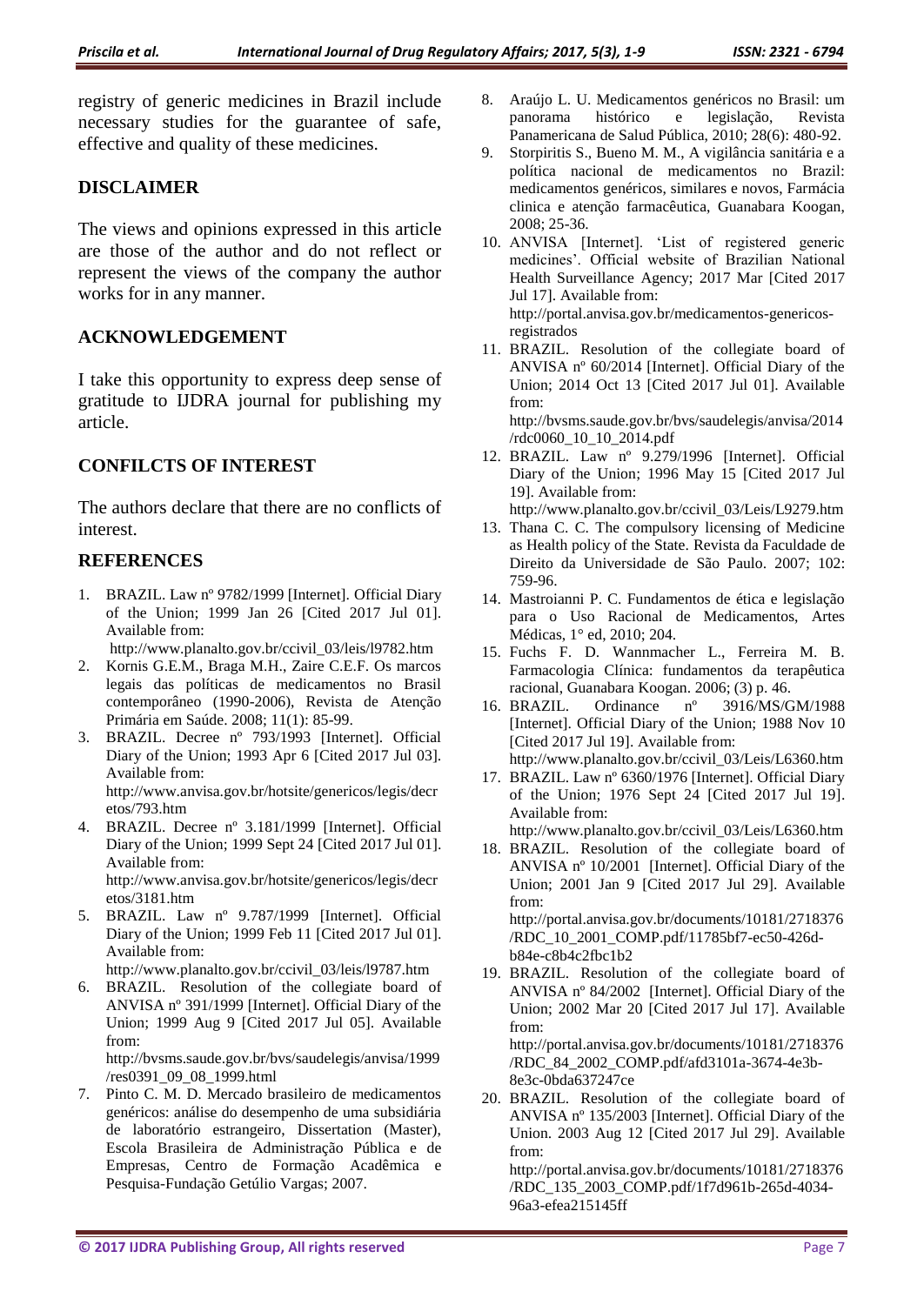21. BRAZIL. Resolution of the collegiate board of ANVISA nº 16/2007 [Internet]. Official Diary of the Union; 2007 Mar 22 [Cited 2017 Jul 18]. Available from:

http://portal.anvisa.gov.br/documents/10181/2718376 /RDC\_16\_2007\_COMP.pdf/99bd7f71-7631-4361 a995-6bf27ce06b93

- 22. ANVISA. 'Published resolution harmonizing criteria for registration of medicines'. Official website of Brazilian National Health Surveillance Agency; 2014 Jan [Cited 2017 Jul 21]. Available from: http://portal.anvisa.gov.br/...
- 23. BRAZIL. Resolution of the collegiate board of ANVISA nº 35/2012 [Internet]. Official Diary of the Union; 2012 Jun 20 [Cited 2017 Jul 19]. Available from:

http://bvsms.saude.gov.br/bvs/saudelegis/anvisa/2012 /rdc0035\_15\_01\_2012.html

- 24. Storpirtis S. Bioequivalência de medicamentos genéricos, Revista Infecto Atual; 2002: 8-13.
- 25. Capucho H. C., Mastroianni P. C., Cuffini S. Farmacovigilância no Brasil: a relação entre polimorfismo de fármacos, efetividade e segurança dos medicamentos, Revista de Ciências Farmacêuticas Básica e Aplicada. 2008; 29(3): 277- 83.
- 26. BRAZIL. Resolution of the collegiate board of ANVISA nº 57/2009 [Internet]. Official Diary of the Union; 2009 Nov 17 [Cited 2017 Jul 19]. Available from: http://bvsms.saude.gov.br/bvs/saudelegis/anvisa/2009

/rdc0057\_17\_11\_2009.html 27. BRAZIL. Resolution of the collegiate board of ANVISA nº 45/2012 [Internet]. Official Diary of the Union; 2012 Aug 10 [Cited 2017 Jul 04]. Available

from: http://bvsms.saude.gov.br/bvs/saudelegis/anvisa/2012

/rdc0045\_09\_08\_2012.html

28. BRAZIL. Resolution of the collegiate board of ANVISA nº 166/2017 [Internet]. Official Diary of the Union; 2017 Jul 25 [Cited 2017 Jul 20]. Available from:

https://www20.anvisa.gov.br/coifa/pdf/rdc166.pdf

29. BRAZIL. Resolution of the collegiate board of ANVISA nº 305/2002 [Internet]. Official Diary of the Union; 2002 Nov 18 [Cited 2017 Jul 19]. Available from:

http://portal.anvisa.gov.br/documents/33880/2568070 /RDC\_305\_2002.pdf/750b43f5-2f26-4d3a-8ed0- 41d81285c850

30. BRAZIL. Resolution of the collegiate board of ANVISA nº 37/2009 [Internet]. Official Diary of the Union; 2009 Jul 08 [Cited 2017 Jul 20]. Available from: http://portal.anvisa.gov.br/documents/33880/2568070

/res0037\_06\_07\_2009.pdf/bea487de-4eb5-413d-913b-4c71b3109ec6

31. BRAZIL. Resolution of the collegiate board of ANVISA nº 31/2010 [Internet]. Official Diary of the Union; 2010 Aug 11 [Cited 2017 Aug 20]. Available from:

http://portal.anvisa.gov.br/documents/33880/2568070 /res0031\_11\_08\_2010.pdf/5e157d15-d3d5-4bb9- 98db-5667e4d9e0c8

32. BRAZIL. Resolution of the collegiate board of ANVISA nº 53/2015 [Internet]. Official Diary of the Union; 2015 Dec 7 [Cited 2017 Aug 20]. Available from:

http://portal.anvisa.gov.br/documents/10181/3295768 /%281%29RDC\_53\_2015\_COMP.pdf/d38f507d-745c-4f6b-a0a6-bd250f2e9892

- 33. BRAZIL. Normative Instruction nº 02/2009. [Internet]. Official Diary of the Union; 2009 Apr 1 [Cited 2017 Aug 20]. Available from: http://portal.anvisa.gov.br/documents/10181/2718376 /IN\_02\_2009\_COMP.pdf/c48c0a7a-01cd-42be-ab4dff8c882f1062
- 34. BRAZIL. Resolution nº 01/2005 [Internet]. Official Diary of the Union; 2005 Aug 1 [Cited 2017 Aug 20]. Available from: http://portal.anvisa.gov.br/documents/33880/2568070 /RE\_01\_2005\_SUP.pdf/02d99054-f436-4100-a1ed-7b0616d21ad0
- 35. BRAZIL. Resolution of the collegiate board of ANVISA nº 37/2011 [Internet]. Official Diary of the Union; 2011 Aug 4 [Cited 2017 Aug 20]. Available from: http://portal.anvisa.gov.br/documents/33880/2568070 /rdc0037\_03\_08\_2011.pdf/13c41657-e93b-4d09-
- 99eb-377f760f3aa0 36. BRASIL. Resolution nº 1170/2006 [Internet]. Official Diary of the Union; 2006 Apr 22 [Cited 2017 Aug 20]. Available from: http://portal.anvisa.gov.br/documents/10181/2718376 /%281%29RE\_1170\_2006\_COMP.pdf/52326927 c379-45b4-9a7e-9c5ecabaa16b
- 37. BRAZIL. Resolution of the collegiate board of ANVISA nº 71/2009 [Internet]. Official Diary of the Union; 2009 Dec 23 [Cited 2017 Aug 20]. Available from:

http://portal.anvisa.gov.br/documents/10181/2718376 /%281%29RDC\_71\_2009\_COMP.pdf/192db064 dcc7-4816-829a-6b37a38f4b32,

38. BRAZIL. Resolution of the collegiate board of ANVISA nº 47/2009 [Internet]. Official Diary of the Union; 2010 Jan 19 [Cited 2017 Aug 20]. Available from:

http://portal.anvisa.gov.br/documents/10181/2718376 /RDC\_47\_2009\_COMP.pdf/00172aeb-caab-4016 bc11-d318a8b74170

39. BRAZIL. Resolution of the collegiate board of ANVISA nº 23/2015 [Internet]. Official Diary of the Union; 2015 Jun 08 [Cited 2017 Aug 20]. Available from: http://portal.anvisa.gov.br/documents/10181/2867904 /RDC\_23\_2015\_.pdf/cd875afa-c9f1-4e7c-b745-

271a9ceaaf3a

40. BRAZIL. Resolution of the collegiate board of ANVISA nº 25/2008 [Internet]. Official Diary of the Union; 2008 Apr 7 [Cited 2017 Aug 20]. Available from:

http://portal.anvisa.gov.br/documents/10181/2718376 /RDC\_25\_2008\_COMP.pdf/e80b3fd4-d7a5-4bf8 b935-9e687fe9464c